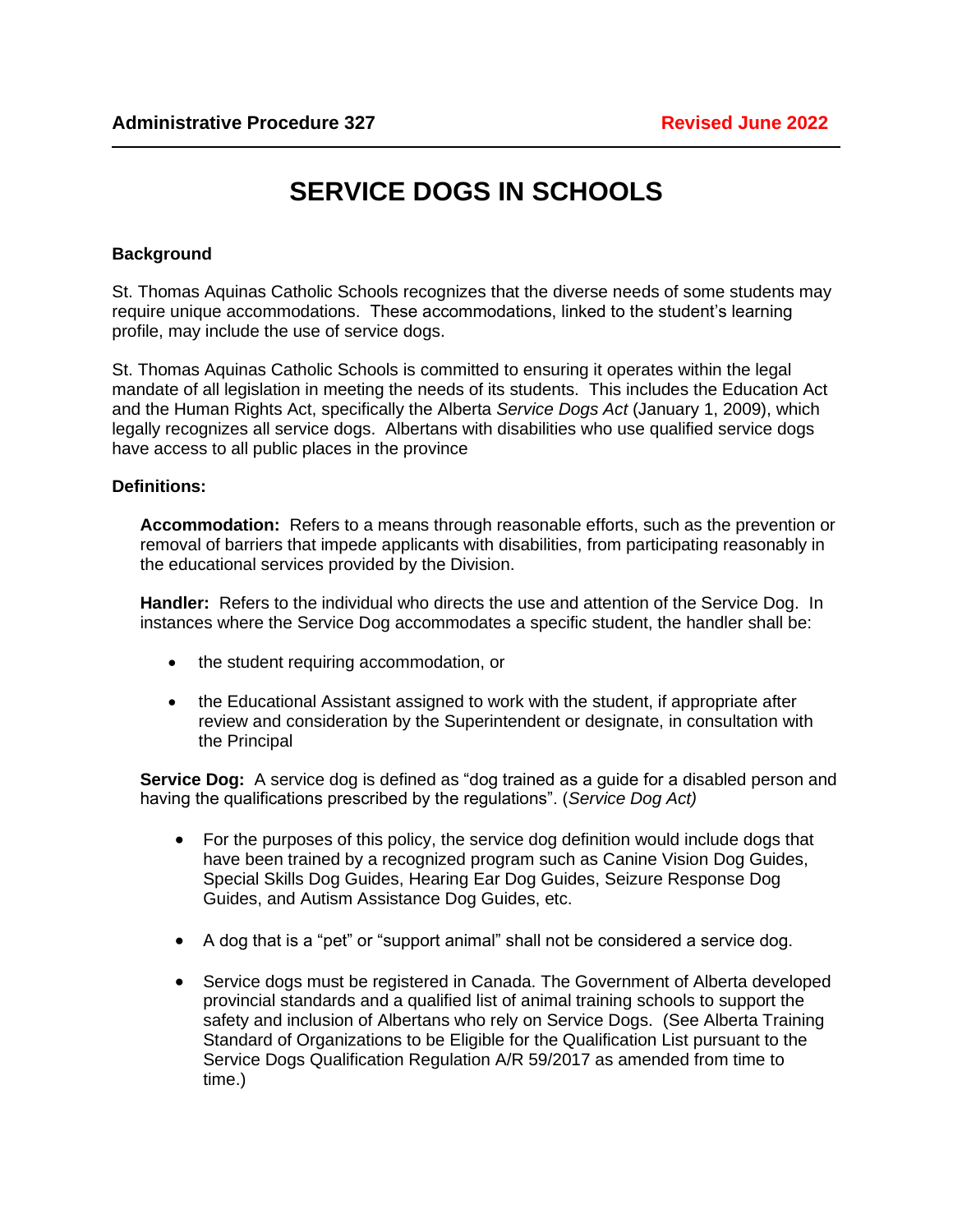- The use and access of Service Dogs are protected under the Alberta Service Dogs Act.
- Emotional support or comfort dogs and therapy dogs are not considered service dogs under Alberta's *[Service Dogs Act](https://open.alberta.ca/publications/s07p5)* and [Service Dogs Qualifications](https://open.alberta.ca/publications/2017_059)  [Regulations.](https://open.alberta.ca/publications/2017_059)
	- **Emotional support dogs provide comfort and companionship to the dog** owner,but are not trained to do specific tasks that assist a disability.
	- A therapy dog is brought by the owner on visits to people in institutions or in their homes, providing others with an opportunity to interact with a dog.(See AP 326 Animals in Schools)

## **Procedures:**

- 1. A Parent/guardian must request in writing, permission to use a service dog.
- 2. The Principal or Designate shall review the request, including meeting with the applicant, to ensure the proper, prudent, and timely determination of the accommodation request for use of a Service Dog within the school.
- 3. Prior to the transition of a service dog into a school, the Principal or designate will work with parents/guardians to review the following :
	- 3.1. a copy of medical certification that the Service Dog is required to assist the student to attend school;
	- 3.2. a copy of the Service Dog Team Identification Card issued by the Government of Alberta. A copy of the Service Dog Identification Card will be placed in the cumulative file;
	- 3.3 the responsibility of care of the service dog, which includes the need for portable kennel, vest, leash, "bio-breaks", disposal of waste, provision of storage food and water;
	- 3.4. training for the student's school team and bus driver(s) by the service dog organization and to educate the student body in the school and those on the bus on the role of the service dog and on the rules of conduct concerning the dog. This process will be ongoing as staff changes, grade changes, and other circumstances warrant it;
	- 3.5. assigning of who will accompany and handle the service dog both inside and outside the school and what arrangements have been made with regards to alternate handlers when necessary.
- 4. After reviewing the above procedures with the parent/guardian, the Principal or designate will:
	- 4.1. Inform the Director of Student Services of the request;
	- 4.2. Arrange a case conference involving:
		- parents/guardians,
		- teachers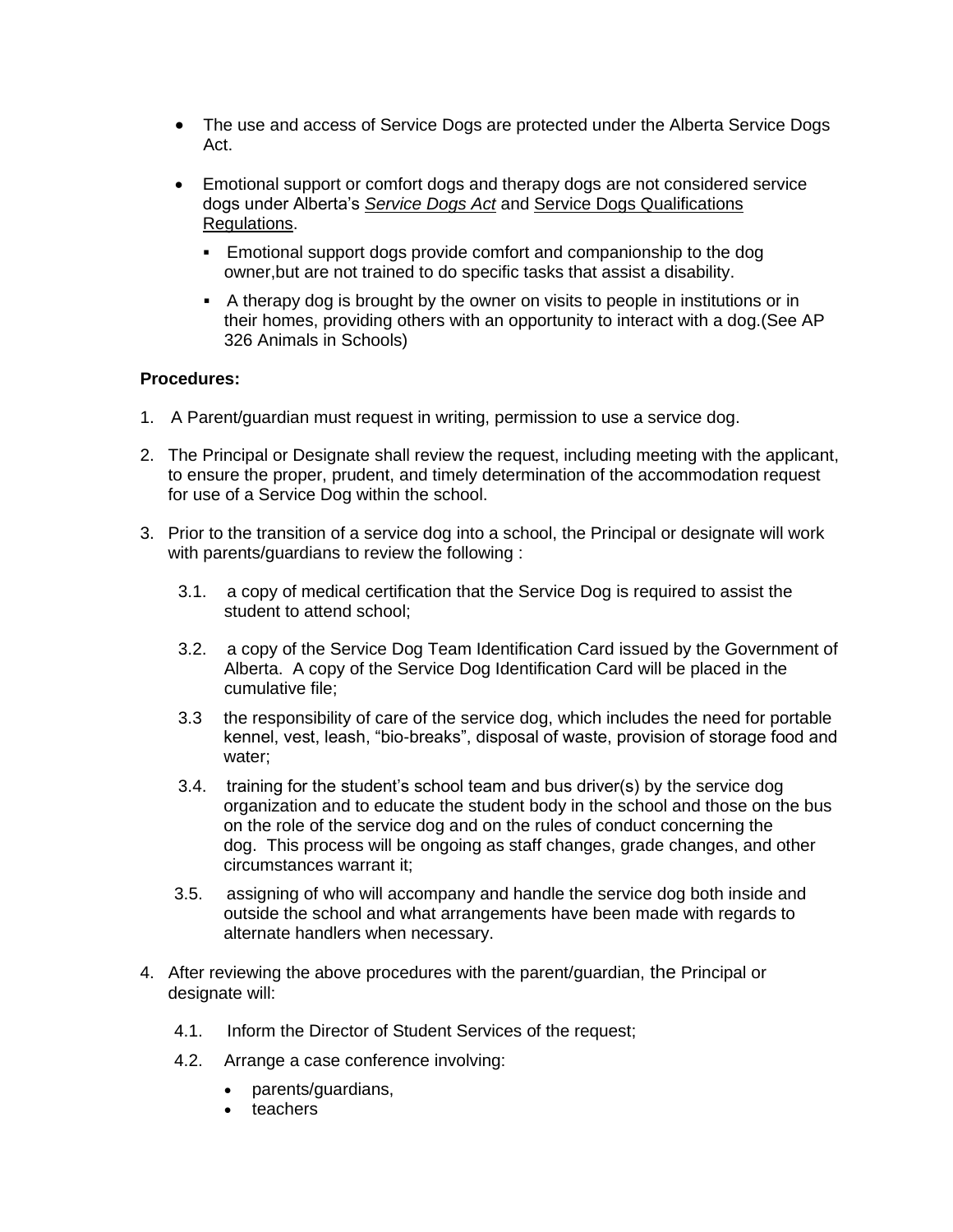- classroom assistants,
- Safety and Transportation Officer, if appropriate,
- a representative of the service dog organization, if appropriate, and
- Student Services personnel

To discuss the following:

- 4.2.1. review the purpose and function of the service dog in relation to successful learning and/or safety for the student;
- 4.2.2. notification and involvement of staff;
- 4.2.3. clarify all responsibilities of the family, school and Division;
- 4.2.4. transportation of the student and service dog, if appropriate.
- 4.2.5. Signage (generally provided by the service dog organization) will be posted, alerting visitors/emergency service providers to the service dogs' or presence
- 5. After the case conference, the school will work with the Director of Student Services in the development of a comprehensive transition plan for the introduction of the service dog which may include, depending on the circumstances
	- 5.1. Inform school staff, school council representatives and parents of the arrival of a service dog to the school;
	- 5.2. Send a letter home to the parents of students who will be in any of the classes where the service dog will possibly be present in case of allergies, anxieties or other concerns;
	- 5.3. Hold an assembly for the student body involving representatives from the service dog organization, the parent and possibly the handler to explain the role of the service dog;
	- 5.4. Exploration of other concerns including interference with delivery of an educational program, possible changes to in-class routines and procedures, increased demands on staff, other children and staff who are allergic to, recognition of children with fear of dogs and other animals, cultural sensitivities to groups that will not share space with a dog or animal;
- 6. Staff, students/parents of a student with medical issues that are impacted by dogs or other animals (such as respiratory diseases) should contact the principal if they have a concern about exposure to a service dog. The staff member, student/parents of student will be asked to provide medical documentation that identifies the disability and the need for an accommodation. The principal, in consultation with the Director of Student Services, will facilitate a process to resolve the conflict that considers the conflicting needs/accommodations of all persons involved.
- 7. Any student/parent of a student with a service dog or staff or parent/guardian of a student who is aggrieved by the principal's decision may appeal that decision to the Superintendent or designate. That appeal must be in writing and provide detailed information regarding the basis of the appeal.
- 8. At the end of each year a comprehensive transition plan will be communicated.